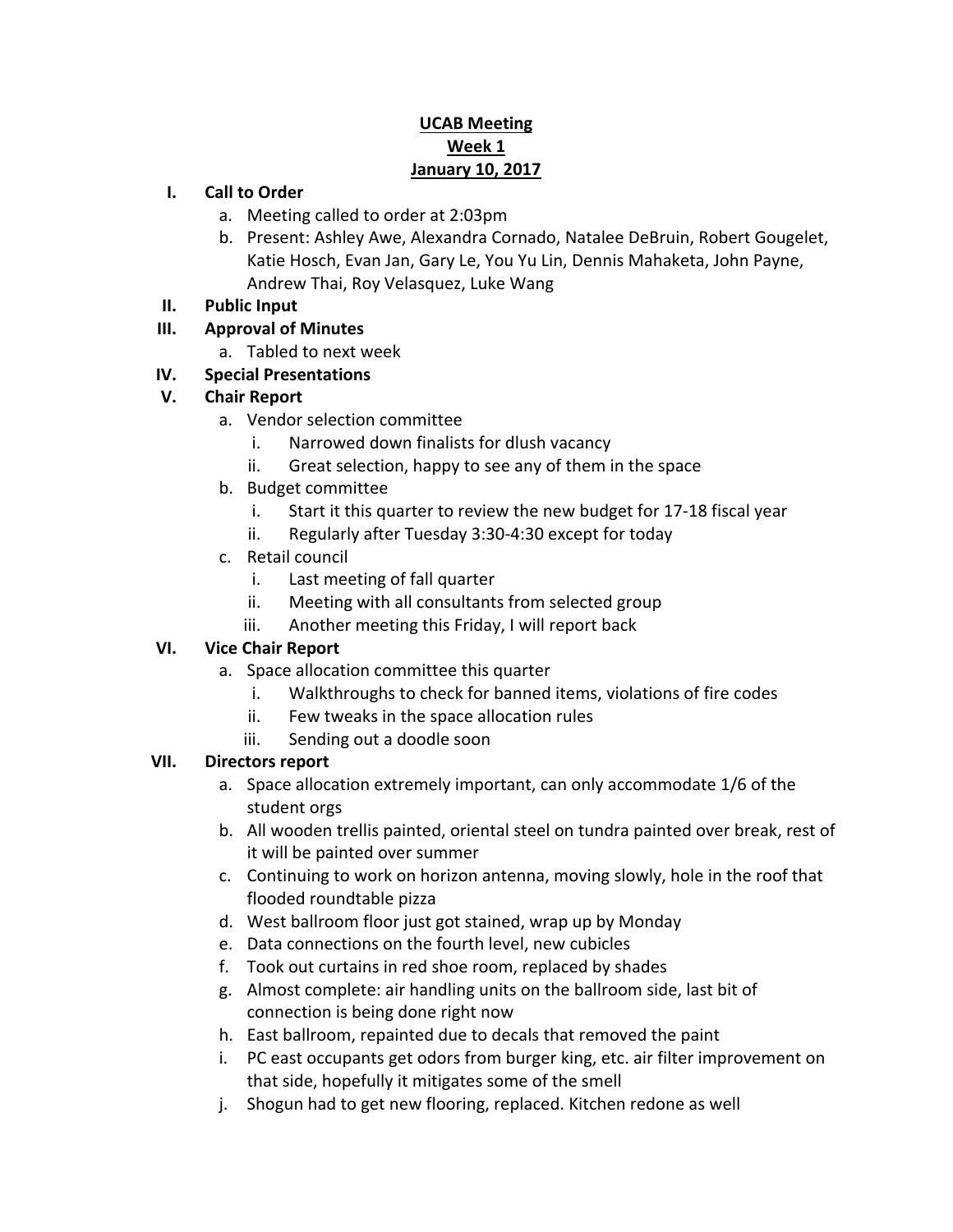- k. Subway, Rubio's smoke detectors were malfunctioning, replaced them
- l. East side, major exhaust duct repair, deep clean the grease, and welding repairs
- m. Catering kitchen, plumbing needed replacing
- n. Student center: Triton Food Pantry expansion under way, moving slowly only one worker in there
- o. Pub project has begun, whole inside demolished as of today, trees cut down
- p. Theater lobby carpet to be replaced, hopefully late January, early February
- q. Hard floor care, scrub and finish on the hard floors, pressure washed concrete, we do it every quarter
- r. Continue to build out library walk office
- s. New projectors for the ballrooms
- t. Strategic plan for ucen, wants student leaders input, 330 on Tuesdays
- u. Dinning, promoting black history month, with new display
- v. West dinning, initiative for community dining concept, can we fill it up
- w. Ashley: is the food pantry open?
	- i. Should reopen by Thursday
- x. Luke: pub project lease negotiations?
	- i. Meeting tomorrow, at the conclusion at the meeting we will know if the potential vendor is the right one for us
- y. Luke: consulting group coming on the 17th, probably postpone budget to the next week
	- i. Luke: specific topics to discuss?
		- 1. John: we don't have them yet
		- 2. Emily: generally, about the future of UCEN
- z. Toby: is the estimated time for pub reopen in May?
	- i. Leaving site may 28

# **VIII. New Business**

## **IX. Old Business**

## **X. Member Reports**

- a. Ashley: more patio furniture on the outside of tapex? Stapler/ three-hole punch attached to the printers in the computer lab in the commuter lounge
- b. Evan: where the printers?
	- i. In sungod and commuter lounge

## **XI. Open Forum**

- a. Luke: retail council meeting, 18,000-20,000 ft. of retail space, either an urban size target or smaller retail shops, make decision soon. Opinions?
	- i. Gary: students I've talked to prefer something large like target, probably not comprisable. Don't know so much about smaller shops/ resurants or how that would be different
	- ii. Ashley: better to use a large target. Smaller shops is like PC lite
	- iii. Luke: PROS of single large vendor: one small lease, CON: is that the best use for the space, lower rent per square feet, smaller vendors offer more variety. IS there a specific need not met on campus?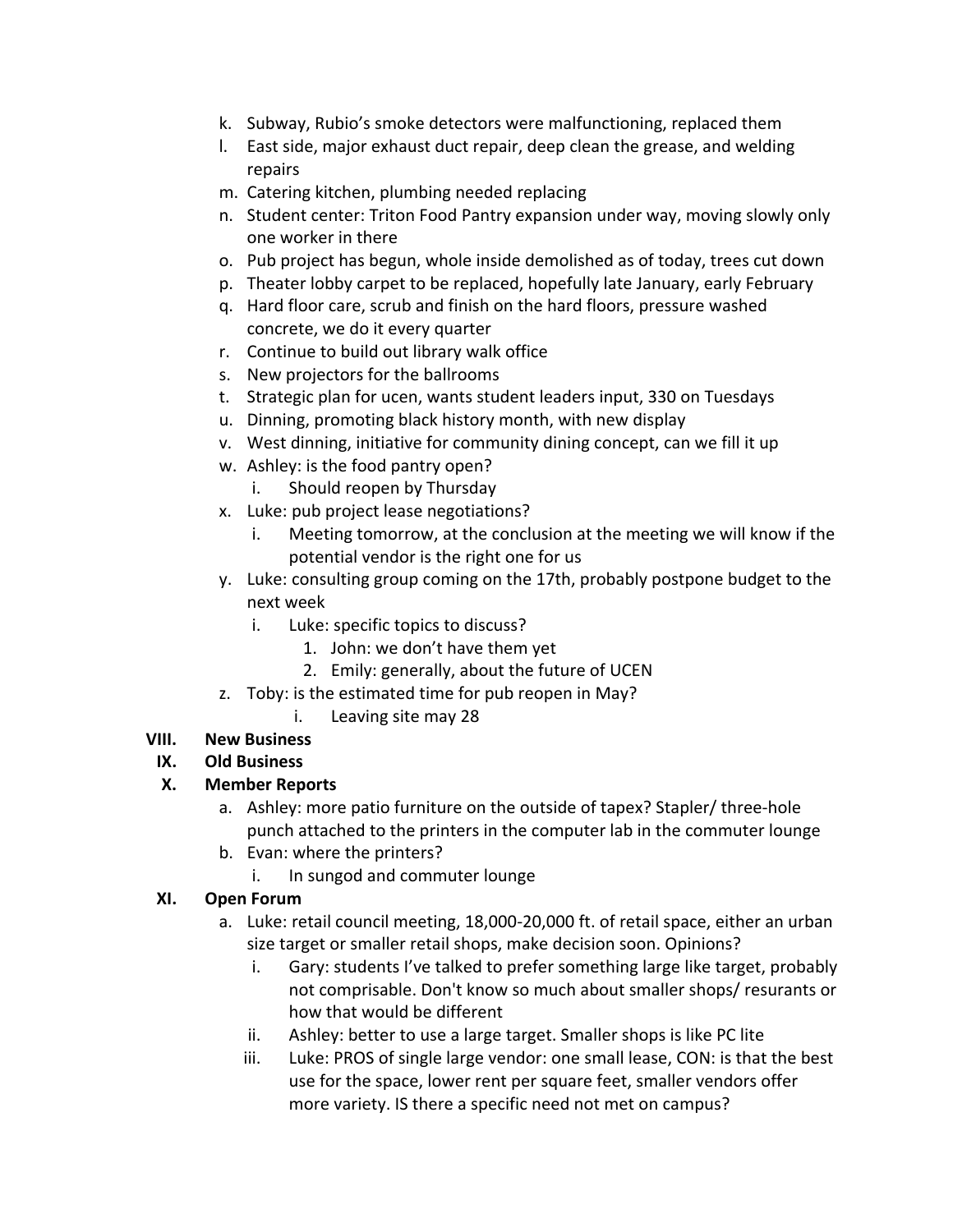- 1. Ashley: can't name a specific product, why a target would be great, flexible format target is curated
- 2. Gary: when I think about students going to target is more like household goods, dorm products
- 3. Natalee: general body care products, better than the ones at the market, super expensive, strange
- 4. Emily: we want the student center to strive, a lot of small shops might take away from that
- 5. Luke: bookstore and markets do sell household items, why would you prefer going to a target to get your products?
	- a. Gary: pricing, the markup at the markets. Wholesale cheaper and not restricted to the dinning plan
	- b. Evan: HDH communication about impact on the markets?
		- i. Mark is invited, has not sent anyone to attend the committee, so idk
	- c. Rob: how much time to we have?
		- i. Retain council is meeting this Friday, might not be a final decision, but it will be pretty final
- 6. Luke: pharmacy, there will be a strain on student health care plan, more expensive, raise Healthcare cost
- 7. Evan: has the retail council done any kind of economic report? a. Retail consultants have data
- 8. Gary: since at the moment, very quickly impact the bookstore, markets
- 9. Natalee: wouldn't kill everything for the market, I go for food and coffee. I wouldn't go all the way to target to get a coffee or an apple. It would affect the more household products
- 10. Ashley: I have to disagree that it would kill the markets, because you can use dinning dollars. Bookstore doesn't have many options, whereas target has more options, I would go to target far away anyways. We can tweak if there is an issue with competitive
- 11. Evan: I see where you are coming from, a small target at best, the goods are not going to be a ton of options.
- 12. Natalee: I think the bookstore would be losing, going to the bookstore out of convenience sake.
- 13. John: I think what would happen, they are moving so quickly on architecture, why they want to know if one big thing or many smaller things. Target, known and trusted. Huge ripple impact. Bookstore has logo, computers, there are still things that the bookstore would have a monopoly on. Everyone can identify with target, good for incoming students and such. Hard time filling if there is a smaller space. Impact student center to bring more food to that space